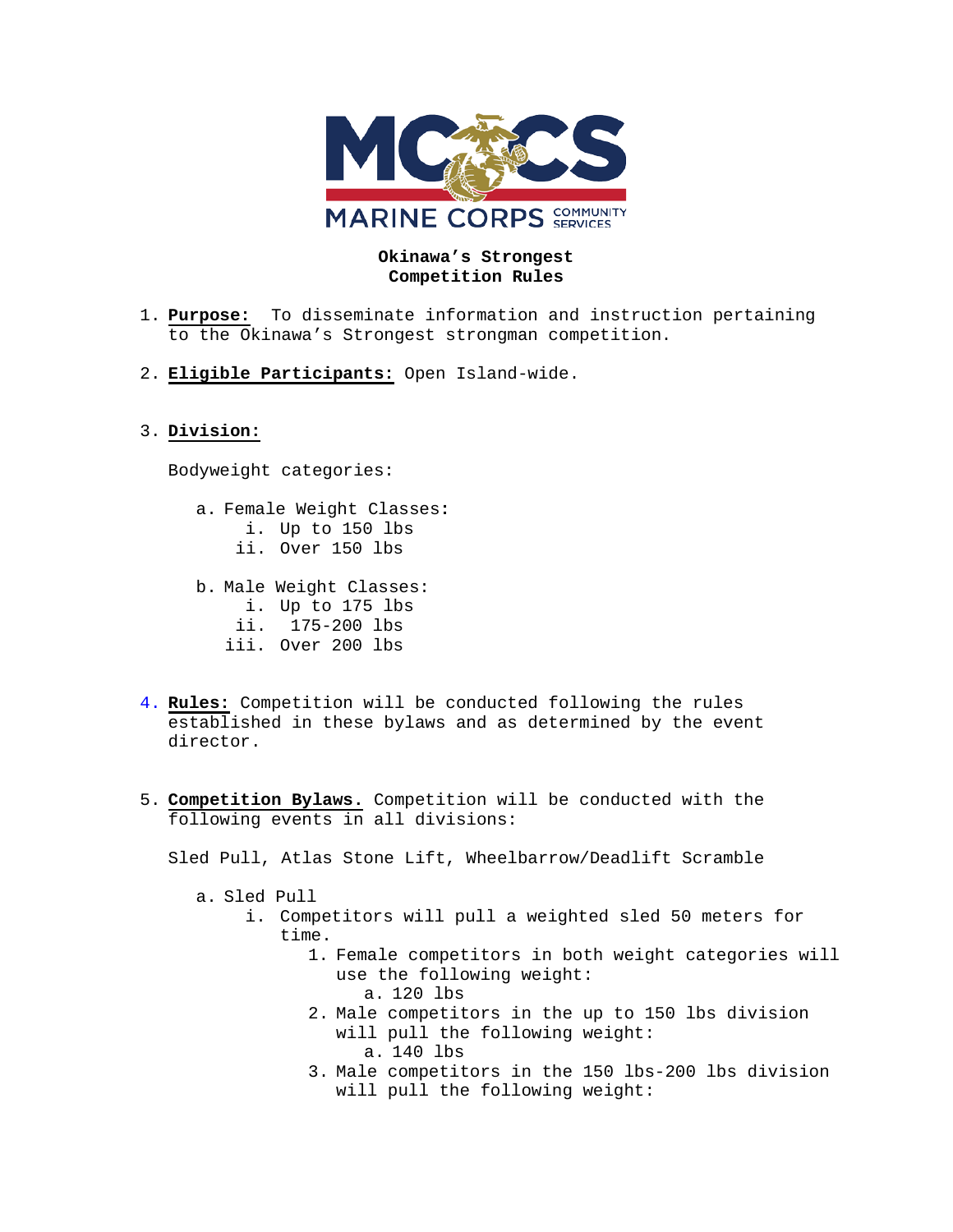a. 160 lbs

- 4. Male competitors in the over 200 lbs division will pull the following weight: a. 180 lbs
- b. Atlas Stone Lift
	- i. Competitors will complete three atlas stone lifts of various weight and place them on a specified raised platform for time.
		- 1. Female competitors in both weight categories will use the following size atlas stones:
			- a. 102 lbs
			- b. 124 lbs
			- c. 138 lbs
		- 2. Male competitors in the up to 150 lbs division will use the following size atlas stones:
			- a. 124 lbs
			- b. 138 lbs
			- c. 163 lbs
		- 3. Male competitors in the 150 lbs-200 lbs division will use the following size atlas stones:
			- a. 138 lbs
			- b. 163 lbs
			- c. 202 lbs
		- 4. Male competitors in the over 200 lbs division
			- will use the following size atlas stones: a. 163 lbs
				- b. 202 lbs
				-
				- c. 261 lbs
	- ii. Competitors will receive no more than three minutes to complete the event.
	- iii. Competitors must begin with the lightest stone and finish with the heaviest stone.
- c. Wheelbarrow/Deadlift Scramble
	- i. Competitors will carry the wheelbarrow 50m, turn 180 degrees around a flag and return 50m (100m total) followed by 10 reps of the deadlift for time.
	- ii. Competitors may not move on to the deadlift portion until the wheel of the wheelbarrow has crossed the 100m line on the return.
	- iii. Competitors will have a set weight for the wheelbarrow and the deadlift.
		- 1. Wheelbarrow Weights
			- a. Male competitors in all divisions will have a weight of 360 lbs.
			- b. Female competitors in all divisions will have a weight of 210 lbs.
		- 2. Deadlift Weights
			- a. Male Competitors in all divisions will deadlift 275 lbs.